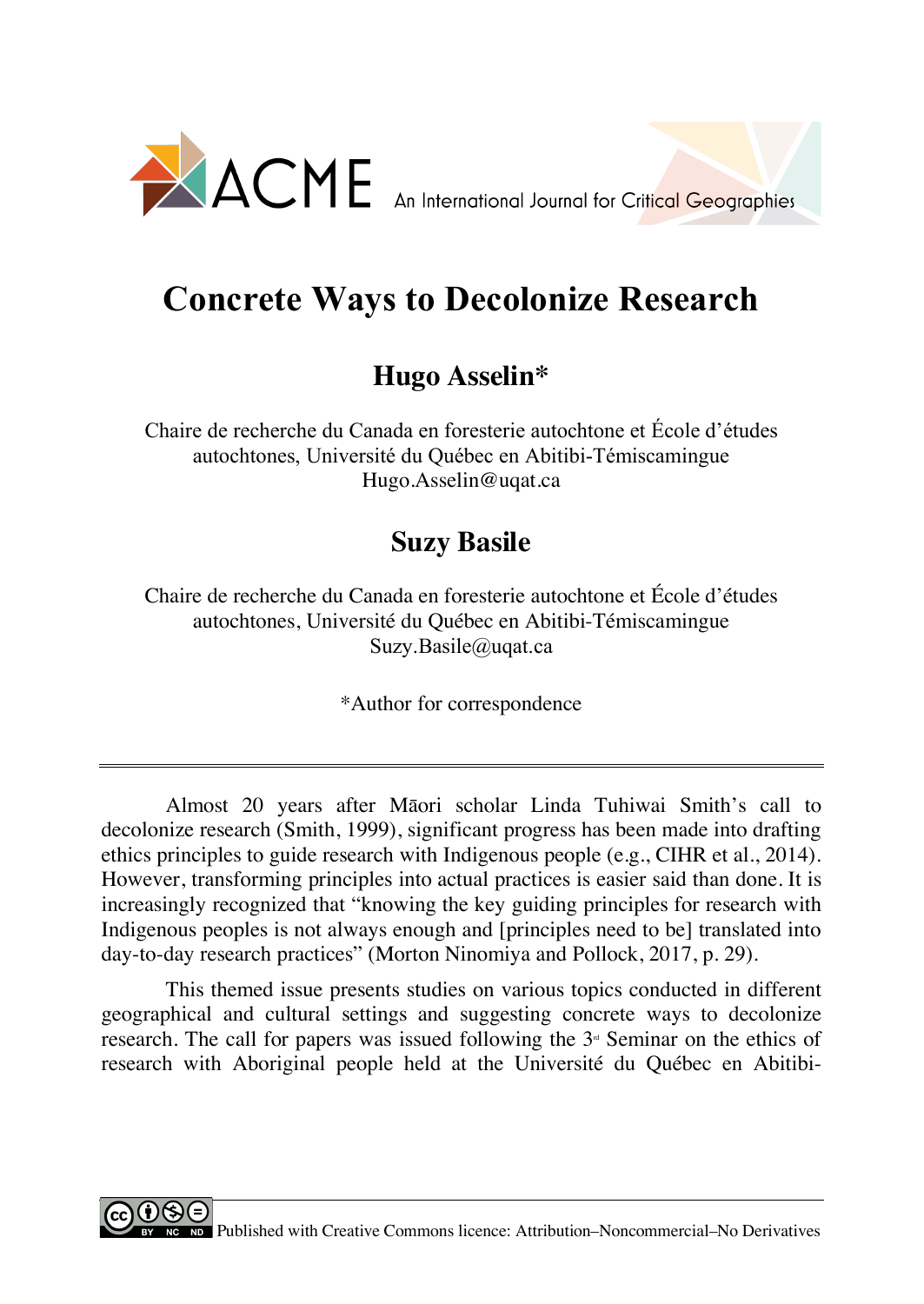Témiscamingue in late  $2014<sup>1</sup>$ . Two previous editions of the seminar (in 2009 and 2011) had invited participants<sup>2</sup> to share experiences of good and bad research practices, summarized in Asselin and Basile (2012). The  $3<sup>d</sup>$  seminar took a step further in focusing on concrete ways to decolonize research. In what follows, we discuss research decolonization and summarize the key messages from the keynote speakers of the  $3<sup>d</sup>$  seminar, some of which have contributed papers to this themed issue. Additional contributions widened the geographical scope considered (Canada, Mexico, Peru) in addition to providing more examples of concrete ways to decolonize research.

Decolonizing research "decentres the focus from the aims of the [non-Indigenous] researcher to the agenda of the [Indigenous] people" (Prior, 2007, p. 165) notably by adopting Indigenous perspectives, knowledge and methodologies (Wilson, 2001; McGregor, 2018; Rix et al., 2018). As pointed out by Anishinaabeg and Cree scholars Kathy Absolon and Cam Willet (2005, p. 210), decolonization is a way for Indigenous people to "make sense of [their own] reality" instead of having non-Indigenous researchers defining it. As "you cannot be the doctor if you are the disease" (Daes, 2000, p. 4), some might consider that decolonizing research necessitates to exclude non-Indigenous researchers altogether. However, Hawaiian scholar Renee Pualani Louis (2007, p. 134) has a more nuanced view: "I don't believe Indigenous methodologies privilege Indigenous researchers because of their Indigeneity. [...] Creating methodologies that only apply to Indigenous researchers provides fodder for more essentialist arguments". Cree scholar Shawn Wilson (2007) indeed believes that the indigenist paradigm is not restricted to Indigenous researchers, whereas the western paradigm is not restricted to non-Indigenous researchers. Renee Pualani Louis (2007, p. 134) calls for research agendas that are "sympathetic, respectful, and ethical from an Indigenous perspective". Along that line, Hodge and Lester (2006, p. 49) suggest "Linking community-driven agendas to appropriate and responsive research".

Privileging a "two-eyed seeing framework" (Martin, 2012), Indigenous and non-Indigenous worldviews can be seen as complementary, and researchers from both vantage points considered as allies (Aveling, 2013; Sylvestre et al., 2018; Vásquez-Fernández et al., 2018). That being said, Irlbacher-Fox (2014, p. 151) explains that, for non-Indigenous researchers, "being an ally is not a self- or permanent designation. Rather, it is context-specific, and is initiated and conferred by Indigenous peoples". Moreover, as rightfully pointed out by Kwakwaka'wakw

 $\overline{a}$ 

<sup>&</sup>lt;sup>1</sup> Information about the  $3<sup>a</sup>$  Seminar on the ethics of research with Aboriginal people, including PowerPoint presentations, is available at the following address:

http://uqat.ca/ethiqueautochtone/?lang=en&menu=accueil

<sup>&</sup>lt;sup>2</sup> Participants to the seminars included members of Indigenous communities and organizations, university professors and students, and representatives of various organizations, including NGOs and governments.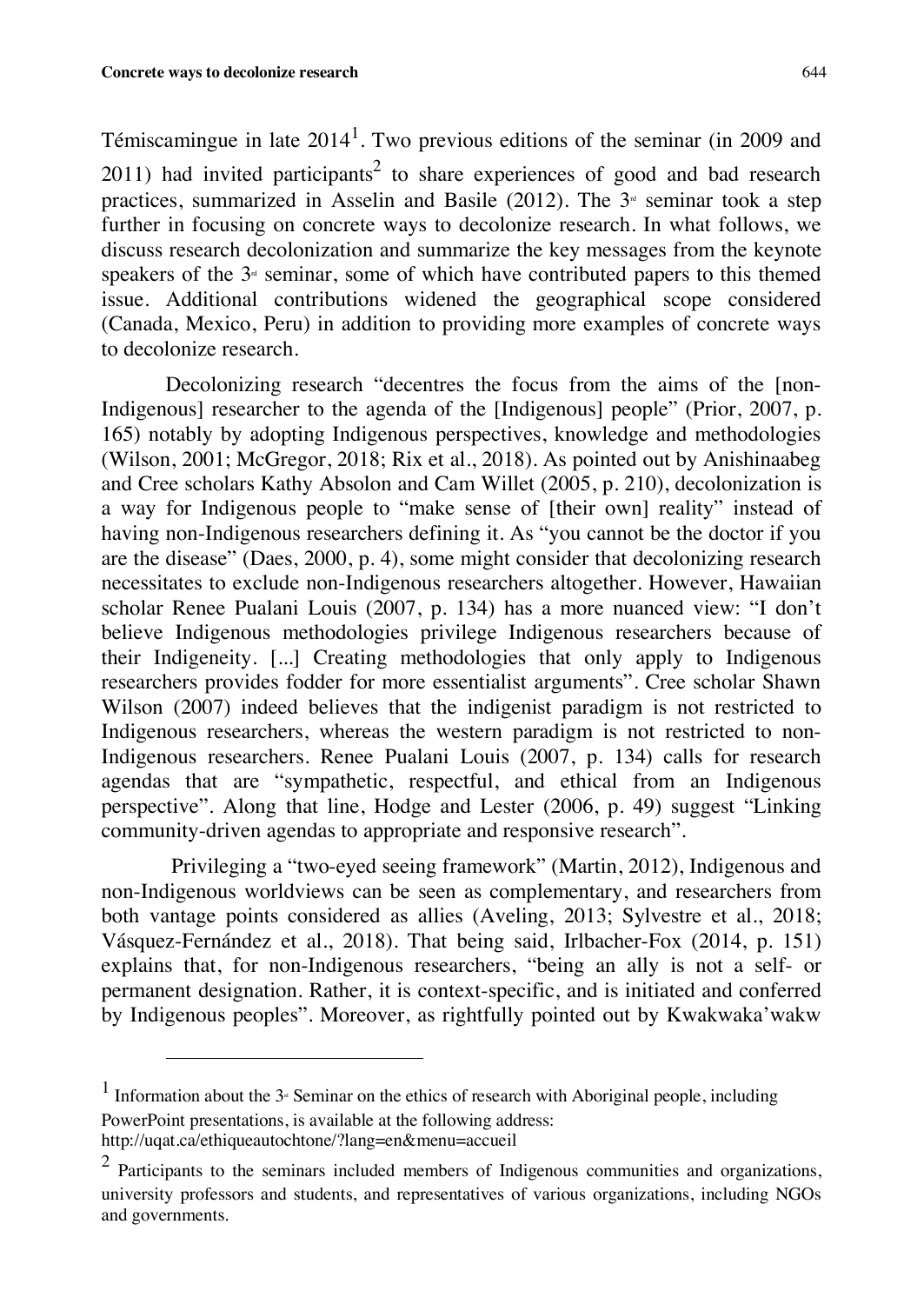scholar Sarah Hunt (2014, p. 31): "We must be cautious that 'Indigenous' does not come to signify engagement with 'the other' without an actual shift in disciplinary ontologies and epistemologies". Indeed, Rix et al. (2018, p. 7) underscore that research must be conducted "in a way that fully captures and honors the voices and perspectives of Indigenous peoples but, more importantly, emanates from an Indigenous ontological and epistemological basis". Unangax scholar Eve Tuck and coauthor Wayne Yang (2012, p. 35) warn that decolonization is not about "rescuing a settler future [but rather] is accountable to Indigenous sovereignty and futurity".

There is a real menace for the decolonization concept to be emptied of its substance and instrumentalized by settler researchers and institutions. This was exemplified in 2015 when the First Nations Information Governance Centre granted registered trademark status to the OCAP® principles of ownership, control, access and possession of research data, to protect and ensure their integrity "after it was discovered that researchers, academics, and others were misrepresenting and distorting [their] original intent"<sup>3</sup>. This is not surprising, considering the preeminence of what Yellowknife Dene scholar Glen Coulthard (2014, p. 3) calls "recognition-based models of liberal pluralism that seek to 'reconcile' Indigenous assertions of nationhood with settler-state sovereignty [...] via some form of renewed legal and political relationship". Glen Coulthard (2014, p.3) goes on to argue that "instead of ushering in an era of peaceful coexistence grounded on the ideal of *reciprocity* or *mutual* recognition, the politics of recognition in its contemporary liberal form promises to reproduce the very configurations of colonialist, racist, patriarchal state power that Indigenous peoples' demands for recognition have historically sought to transcend". This led Cree scholar Michelle Daigle (2016, p. 266) to ask "What knowledge and laws are lost when memory fades of local knowledge and practices? [...] What then becomes our responsibility in renewing this land-based knowledge and practices from our own ontological understandings of self-determination? Finally, how does the specific process of cultural resurgence [...] help us understand that living self-determination depends on Indigenous peoples renewing relationships with kin beyond the boundaries of the territories that have been designated for them and recognized by the state?". In her contribution to a collective paper (Naylor et al., 2018, p.3), Daigle posits that researchers have "to think how their work and everyday practices – scholarly or otherwise – actively dismantle colonial structures and relations of power, while building (re)newed ones that are accountable to the Indigenous political and legal authorities".

During the  $3<sup>d</sup>$  Seminar on the ethics of research with Aboriginal people, Blackfoot researcher Bonnie Healy explained to the participants how the OCAP®

l

 $3$  OCAP® is a registered trademark of the First Nations Information Governance Centre (FNIGC). More information is available at http://fnigc.ca/OCAP.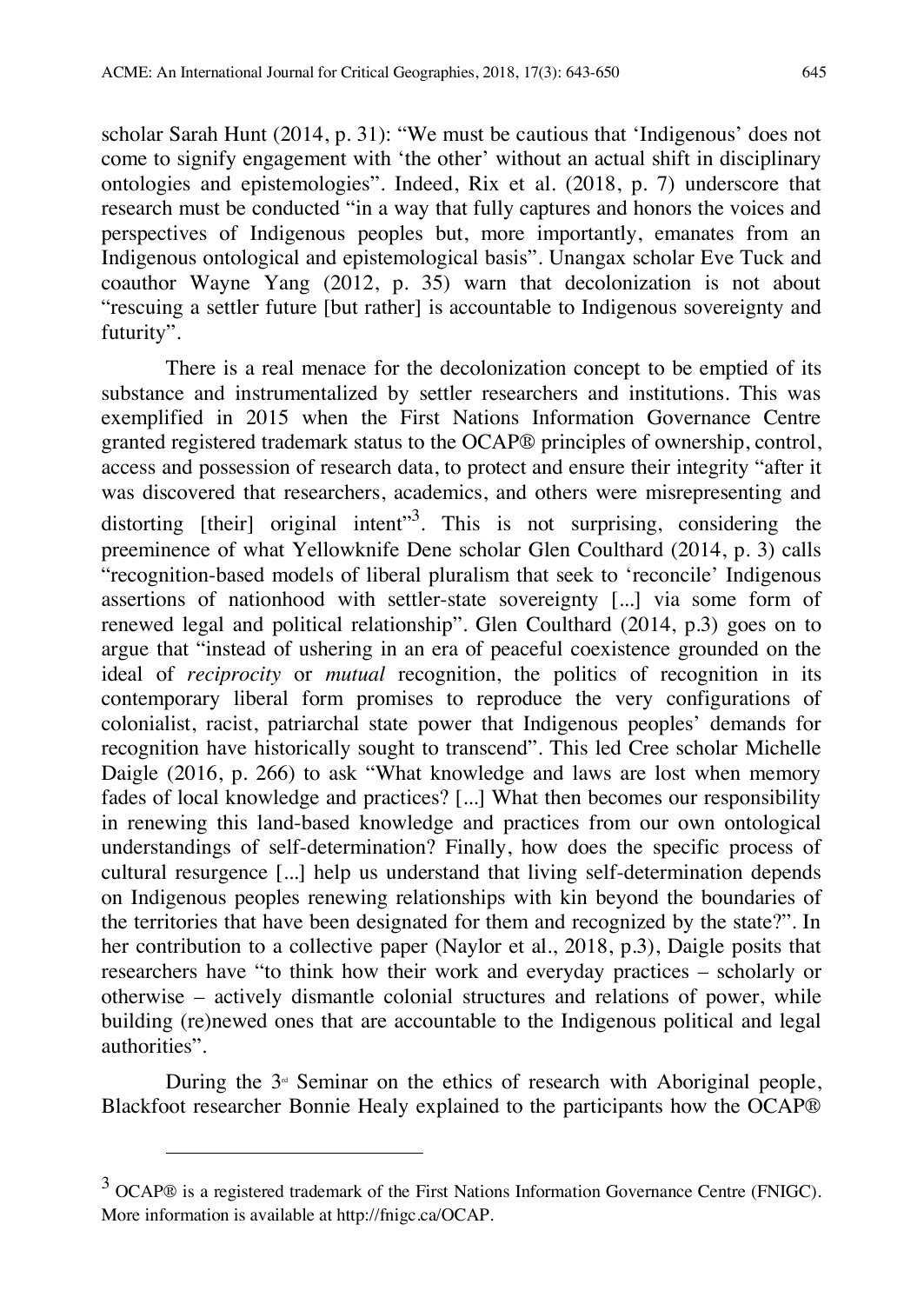principles (Schnarch, 2004) were applied to the Regional Health Survey conducted by the Alberta First Nations Information Governance Centre. Inspired by Cree scholar Willie Ermine (2007), she insisted that research should be done within an ethical space at the convergence of Indigenous and non-Indigenous worldviews. Also building on the concept of ethical space, Marc Stevenson suggested that environmental managers should move from managing resources to managing relationships. He warned Indigenous people of the pitfalls of accepting non-Indigenous language, concepts, and methods to express their understanding of the natural world and their relationships to it. This echoes the call from Indigenous movements demanding more action on the intersections of environmentalism and Indigenous rights (Tuck et al., 2014).

One way of making sure research is conducted within the proper ethical space is to co-construct methodology. In this themed issue, Atikamekw scholar Suzy Basile and coauthors (2018) explain how they designed a consent form together with Atikamekw women, so that it addresses their concerns about trust, transparency, and community involvement. Quechua-descendant scholar Andrea Milagros Vásquez-Fernández and coauthors (2018) present an indigenist methodology grounded in intercultural collaboration, where control is shared by Indigenous and non-Indigenous research partners and where the co-created knowledge is continuously validated. During the seminar, Paula Bush presented participants with a thorough introduction to community-based participatory research (Macaulay et al., 2011). Building on the engaged acclimatization principle (Grimwood et al., 2012), Caroline Desbiens and Irène Hirt explained how they conducted participatory research with the Pekuakamiulnuatsh to explore how their use of the Péribonka river watershed was disrupted by hydro-power development. Élise Dubuc and collaborators presented projects on the reappropriation of Aboriginal heritage by Anishnaabeg and Innu communities to explain to the seminar participants how moving from research alliance to partnership was a step in the right direction. Researcher of mixed Inuit descent Julie Bull explained why and how to build authentic research relationships (Bull, 2010), while Murielle Nagy mentioned that agreements need to be signed before research onset to protect the rights of both Indigenous and non-Indigenous research partners (Nagy, 2011). In this themed issue, Louise Lachapelle and coauthors (2018) recount their experience of collaborative research evaluation, while Janet Elizabeth Jull and coauthors (2018) present a collaborative framework for community-research partnership. Such a framework is welcomed, as so-called collaborative or participatory research as been criticized for sometimes being infused with colonial discourse, reproducing binaries of researcher and research subject (de Leeuw et al., 2012).

Christiane Guay said in her presentation at the seminar that recognition of the complementarity between Indigenous and non-Indigenous worldviews is fundamental to the establishment of a dialogue central to participatory research. Bringing together the two worldviews is no easy task, however. In this themed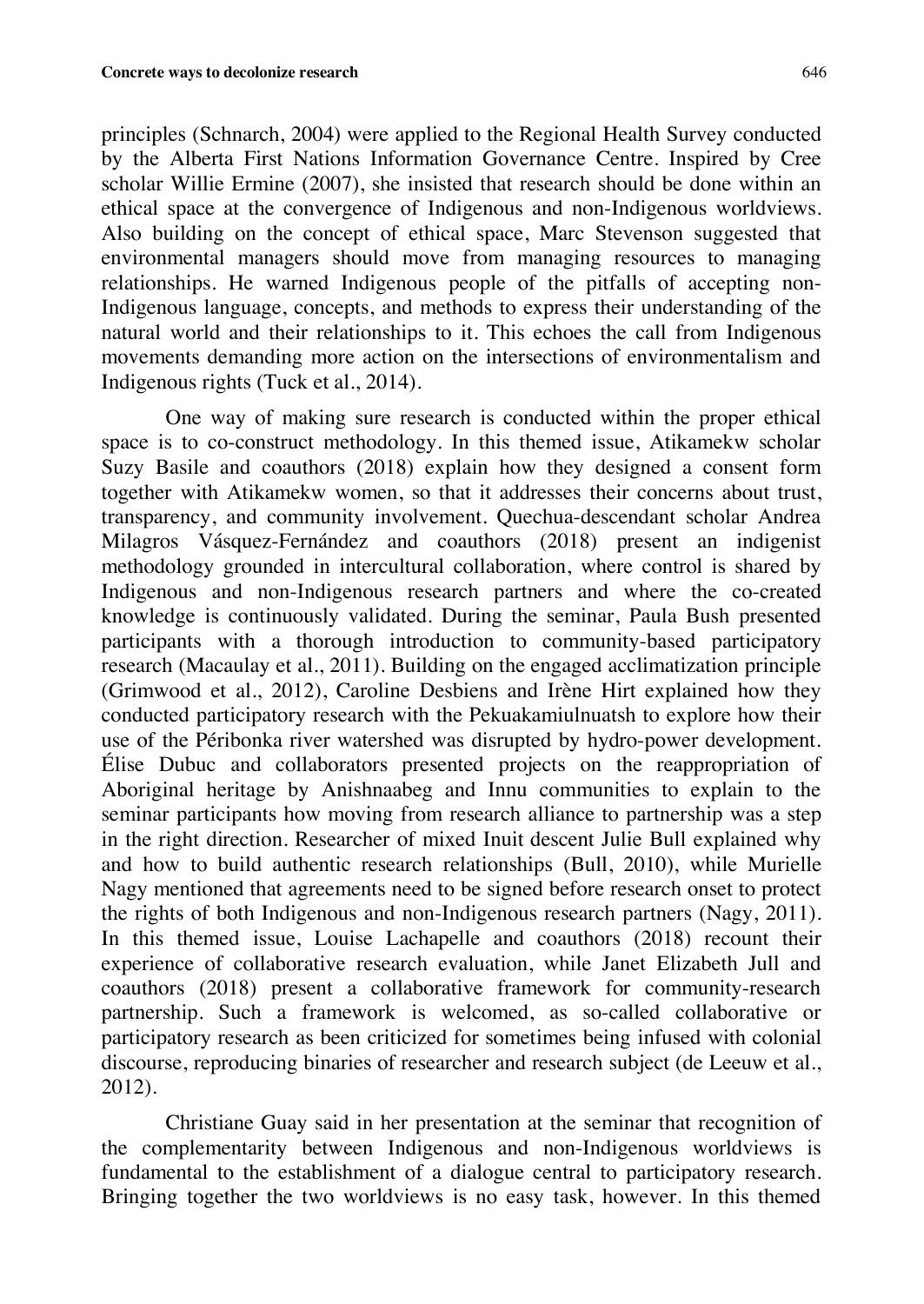issue, Anishinaabeg scholar Deborah McGregor (2018, p. 828) mentions that: "We [Indigenous researchers] remain committed to our culture, traditions and our language, actively contributing to the growing body of [Indigenous knowledge] while recognizing that we face new challenges and must respond in ways that are relevant to present circumstances, including reconciling difficult relationships with others who benefit from the persistence of colonial research and practices".

To be sure, universities have a role to play in nurturing the ethical space between Indigenous and non-Indigenous worldviews. In her presentation at the seminar, Nathalie Kermoal drew attention to the role of Indigenous studies programs in universities to foster the decolonization of knowledge and, ultimately, research. In this themed issue, she shows how universities in Alberta tackle this challenge (Kermoal, 2018). Adopting a critical stance, Evodia Silva Rivera and coauthors (2018) identified four challenges facing scholars' attempts to decolonizing research: (1) the hegemony of a hierarchical, patriarchal and unsustainable worldview; (2) the tendency to interventionism displayed by some non-Indigenous researchers; (3) the predominance of theory over action within academia; and (4) the socio-ecological crisis that creates inequalities within and between generations. In their paper, Paul Sylvestre and coauthors (2018) also mention the challenge of negotiating conflicting responsibilities towards community partners and rigid institutional structures.

While publications abound on principles of research ethics, Mohawk scholar Marlene Brant Castellano is right to insist that "We have to start sounding the trumpet for things that are working" (Gentelet et al., 2018). This themed issue of ACME is a step in that direction. Not the first, and hopefully not the last.

## **References cited**

- Absolon, Kathy and Cam Willett. 2005. Putting ourselves forward: Location in aboriginal research. In: Leslie Brown and Susan Strega (Eds.), *Research as resistance: Critical, indigenous and anti-oppressive approaches*. Toronto, ON: Canadian Scholars' Press, pp. 97-126.
- Asselin, Hugo and Suzy Basile. 2012. Éthique de la recherche avec les Peuples autochtones: qu'en pensent les principaux intéressés? *Éthique publique 14*, 333-345.
- Aveling, Nado. 2013. 'Don't talk about what you don't know': on (not) conducting research with/in Indigenous contexts. *Critical Studies in Education 54*, 203- 214.
- Basile, Suzy, Hugo Asselin and Thibault Martin. 2018. Co-construction of a data collection tool: A case study with Atikamekw women. *ACME: An International Journal for Critical Geographies*, 17(3), 840-860.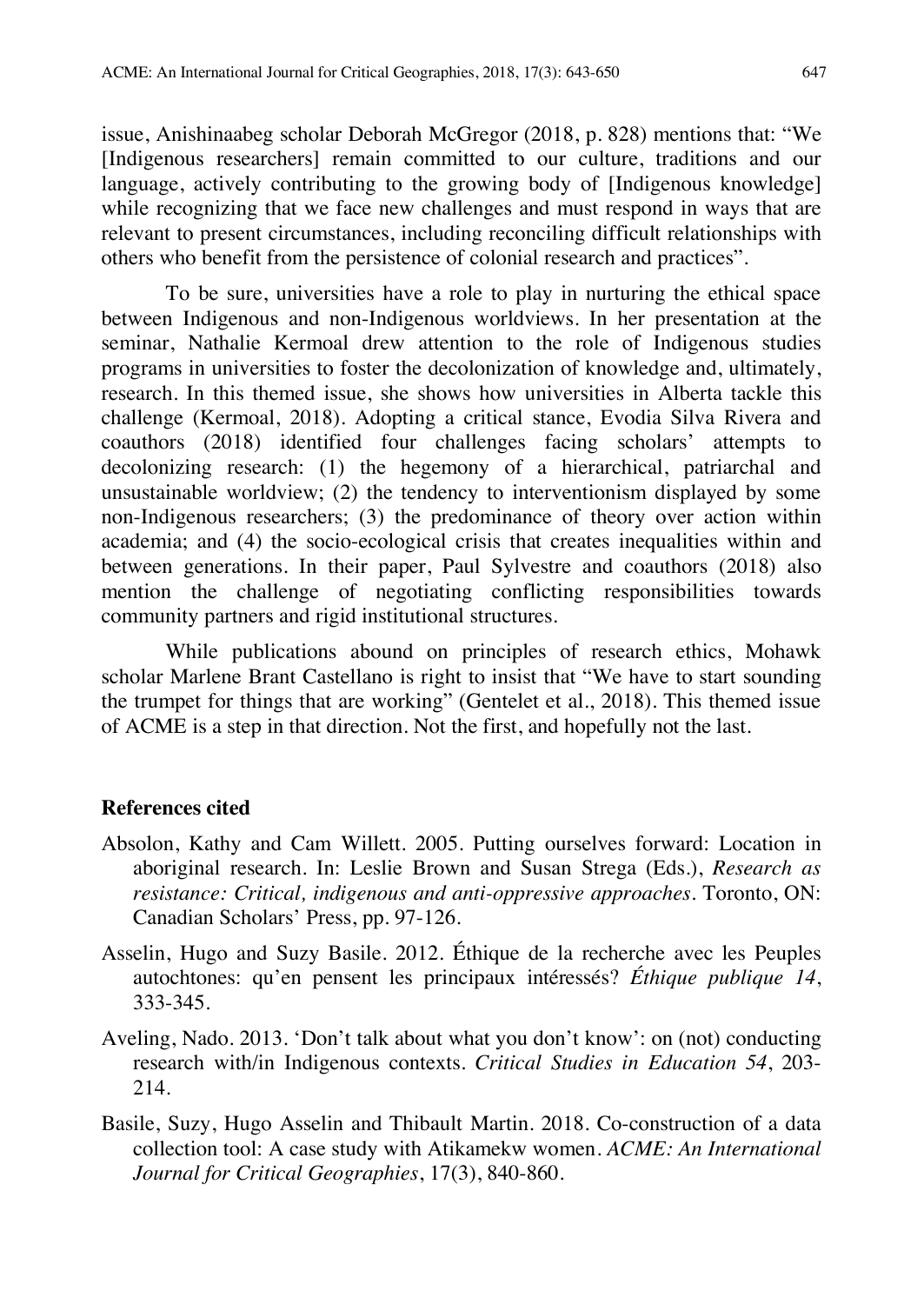- Bull, Julie R. 2010. Research with Aboriginal peoples: Authentic relationships as a precursor to ethical research. *Journal of Empirical Research on Human Research Ethics 5*, 13-22.
- CIHR, NSERC and SSHRC. 2014. *Tri-council policy statement: Ethical conduct for research involving humans*. Ottawa: Canadian Institutes of Health Research, National Science and Engineering Research Council of Canada, Social Sciences and Humanities Research Council of Canada.
- Coulthard, Glen Sean. 2014. *Red skin, white masks. Rejecting the colonial politics of recognition*. Minneapolis, MN: University of Minnesota Press.
- Daes, Erica-Irene. 2000. Prologue: The experience of colonization around the world. In: Marie Battiste (Ed.) *Reclaiming Indigenous voice and vision*. Vancouver: UBC Press, pp. 3-8.
- Daigle, Michelle. 2016. Awawanenitakik: The spatial politics of recognition and relational geographies of Indigenous self-determination. *Canadian Geographer 60*, 259-269.
- de Leeuw, Sarah, Emilie Cameron and Margo Greenwood. 2012. Participatory and community-based research, Indigenous geographies, and the spaces of friendship: A critical engagement. *Canadian Geographer 56*, 180-194.
- Ermine, Willie. 2007. The ethical space of engagement. *Indigenous Law Journal 6*, 193-203.
- Gentelet, Karine, Suzy Basile and Hugo Asselin. 2018. "We have to start sounding the trumpet for things that are working": An interview with Dr. Marlene Brant Castellano on concrete ways to decolonize research. *ACME: An International Journal for Critical Geographies*, 17(3), 832-839.
- Grimwood, Bryan. S., Nancy. C. Doubleday, Gita. J. Ljubicic, Shawn. G. Donaldson and Sylvie Blangy 2012. Engaged acclimatization: Towards responsible community-based participatory research in Nunavut. *Canadian Geographer 56*, 211-230.
- Hodge, Paul and John Lester. 2006. Indigenous research: Whose priority? Journeys and possibilities of cross-cultural research in geography. *Geographical Research 44*, 41-51.
- Hunt, Sarah. 2014. Ontologies of Indigeneity: the politics of embodying a concept. *Cultural Geographies 21*, 27-32.
- Irlbacher-Fox, Stephanie. 2014. Traditional knowledge, co-existence and coresistance. *Decolonization: Indigeneity, Education & Society 3*, 145-158.
- Jull, Janet, Audrey Giles, Yvonne Boyer, Dawn Stacey and Minwaashin Lodge. 2018. Development of a collaborative research framework: An example of a study conducted by and with a First Nations, Inuit and Métis women's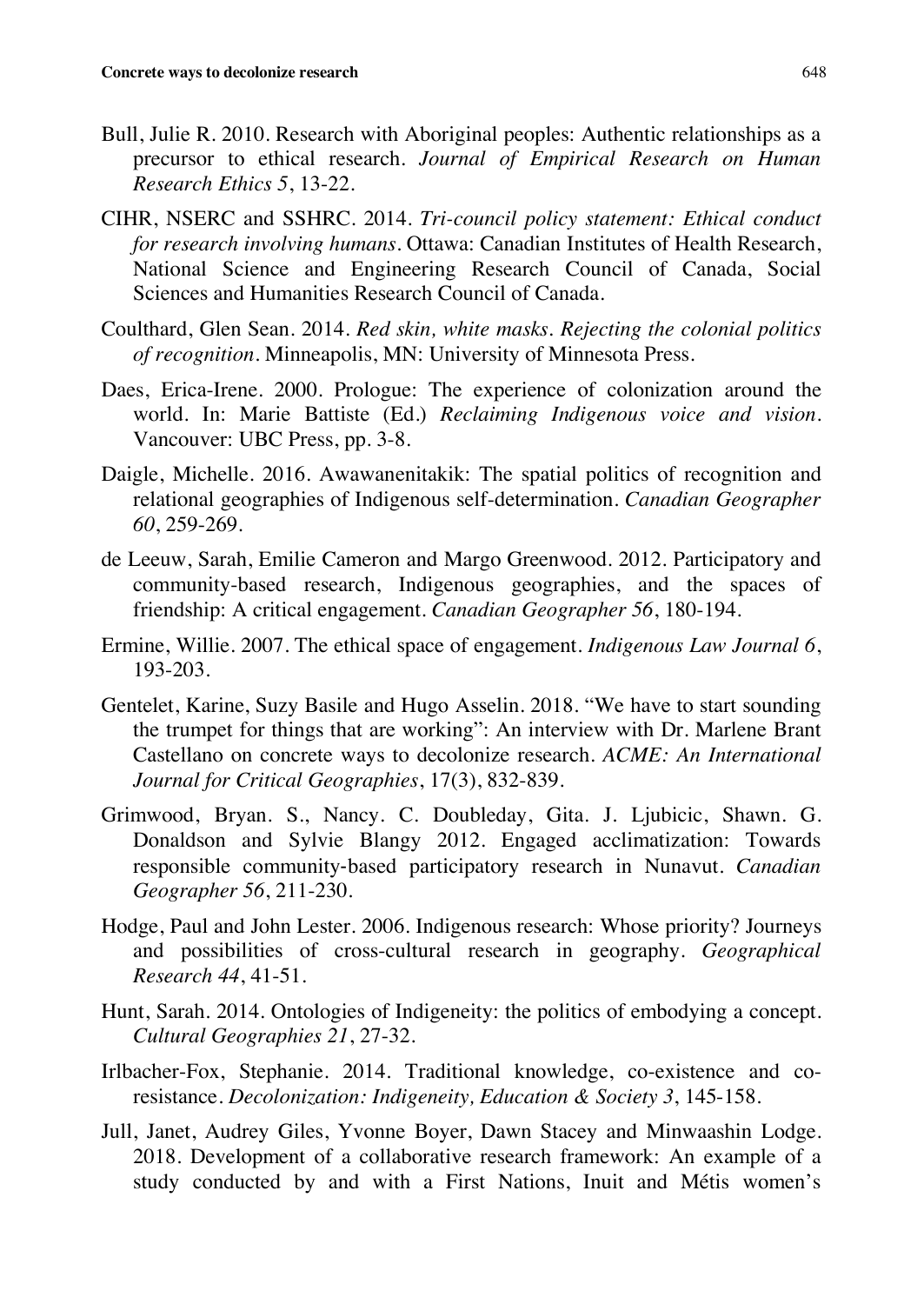community and its research partners. *ACME: An International Journal for Critical Geographies*, 17(3), 671-686.

- Kermoal, Nathalie. 2018. Le rôle des universités canadiennes dans la décolonisation des savoirs : le cas de l'Alberta. *ACME: An International Journal for Critical Geographies*, 17(3), 651-670.
- Lachapelle, Louise, Claudia Maltais Thériault and Shan dak Puana. 2018. À l'écoute de Mishtameku. Éthique collaborative et évaluation de la recherche en milieux autochtone : Réflexion sur une expérience terrain. *ACME: An International Journal for Critical Geographies*, 17(3), 687-719.
- Louis, Renee Pualani. 2007. Can you hear us now? Voices from the margin: Using Indigenous methodologies in geographic research. *Geographical Research 45*, 120-139.
- Macaulay, Ann C., Erin Sirett and Paula L. Bush. 2011. Community-based participatory research. *Oxford Bibliographies*. Oxford University Press.
- Martin, Debbie H. 2012. Two-eyed seeing: A framework for understanding Indigenous and non-Indigenous approaches to Indigenous health research. *Canadian Journal of Nursing Research 44*, 20-42.
- McGregor, Deborah. 2018. From 'decolonized' to reconciliation research in Canada: Drawing from Indigenous research paradigms. *ACME: An International Journal for Critical Geographies*, 17(3), 810-831.
- Morton Ninomiya, Melody E. and Nathaniel J. Pollock. 2017. Reconciling community-based Indigenous research and academic practices: Knowing principles is not always enough. *Social Science & Medicine 172*, 28-36.
- Nagy, Murielle. 2011. Access to data and reports after completion of a research project. *Études/Inuit/Studies 35*, 201-221.
- Naylor, Lindsay, Michelle Daigle, Sofia Zaragocin, Margaret Marietta Ramírez and Mary Gilmartin. 2018. Interventions: Bringing the decolonial to political geography. *Political Geography* (in press).
- Prior, Deborah. 2007. Decolonising research: a shift toward reconciliation. *Nursing Inquiry 14*, 162-168.
- Rix, Elizabeth F., Shawn Wilson, Norm Sheehan and Nicole Tujague. 2018. Indigenist and decolonizing research methodology. In: Pranee Liamputtong (Ed.), *Handbook of research methods in health social sciences*. Singapore: Springer, pp. 1-15.
- Schnarch, Brian. 2004. Ownership, control, access, and possession (OCAP) or selfdetermination applied to research: A critical analysis of contemporary First Nations research and some options for First Nations communities. *Journal of Aboriginal Health 1*, 80-95.